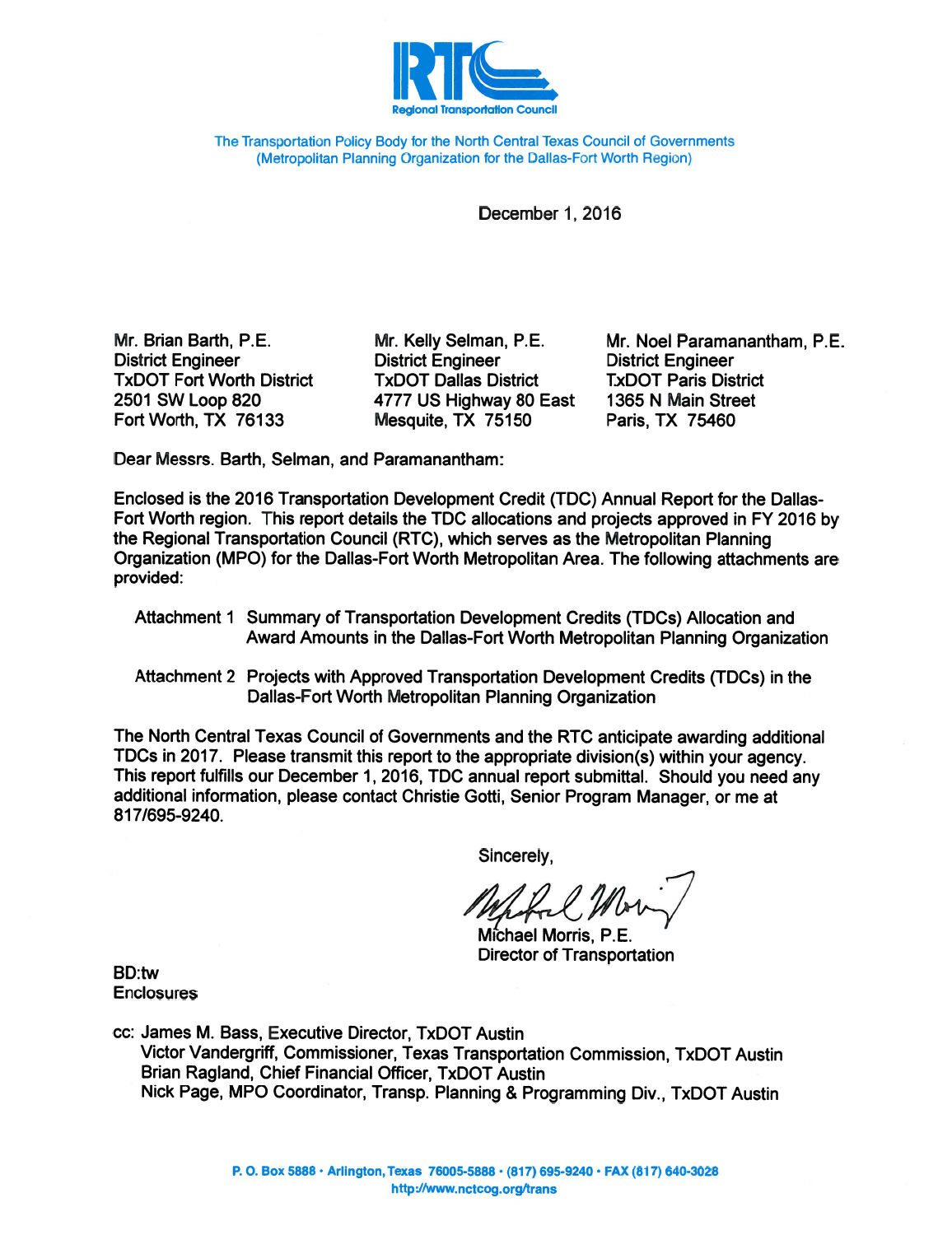## **Summary of Transportation Development Credits (TDCs) Dallas-Fort Worth Metropolitan Planning Organization (MPO) (As of September 30, 2016)**

**Original Allocation of TDCs to Dallas/Fort Worth MPO: 465,846,222**

| <b>TDC Award Type</b>                                                                                                                                                                                                        |                                     | <b>TDC Awarded Amount</b> |                    |                           |                           |                                              |                                          |
|------------------------------------------------------------------------------------------------------------------------------------------------------------------------------------------------------------------------------|-------------------------------------|---------------------------|--------------------|---------------------------|---------------------------|----------------------------------------------|------------------------------------------|
|                                                                                                                                                                                                                              | <b>Current</b><br><b>Allocation</b> | Awarded<br>in 2013        | Awarded<br>in 2014 | <b>Awarded in</b><br>2015 | <b>Awarded in</b><br>2016 | <b>Cumulative</b><br><b>Total</b><br>Awarded | Remaining<br>(for Future<br>Programming) |
| Category 1 - Strategic Awards to Small Transit<br>Providers                                                                                                                                                                  |                                     | 10,000,000 1,697,058      | 4,181,839          | 2,845,564                 | 2,454,906                 | 11,179,367                                   | (1, 179, 367)                            |
| Category 2 - Type 1 Call: RTC Has Revenue -<br>Transportation Alternatives Program;<br>TxDOT/RTC Partnership for Reliability,<br>Congestion Mitigation, and Air Quality; Collin<br>County LIP/LIRAP <sup>2</sup> Partnership | 9,600,000                           | 0                         | 7,481,001          | 127,954                   | 933,291                   | 8,542,246                                    | 1,057,754                                |
| Category 3 - Type 2 Call: Local Agency has<br>Revenue                                                                                                                                                                        | 16,764,599                          | $\mathbf 0$               | 16,764,599         | $\Omega$                  | (73, 484)                 | 16,691,115                                   | 73,484                                   |
| Category 4 - Selling/Transferring TDCs to Other<br>MPOs/TxDOT<br>(MPO Revolver Fund)                                                                                                                                         | 100,000,000                         | 0                         | 100,000,000        | 0                         |                           | 100,000,000                                  |                                          |
| Category 5 - Regional Programs/Management<br>and Operations                                                                                                                                                                  | 10,000,000                          | 463,677                   | 5,265,978          | 4,580,425                 | (396, 589)                | 9,913,491                                    | 86,509                                   |
| Category 6 - TDC Pool for Future Reallocation                                                                                                                                                                                | 319,481,623                         | O                         | $\Omega$           | U                         |                           |                                              | 319,481,623                              |
| <b>Subtotal</b>                                                                                                                                                                                                              | 465,846,222                         | 2,160,735                 | 133,693,417        | 7,553,943                 | 2,918,124                 | 146,326,219                                  | 319,520,003                              |

| <b>TDC Allocation Summary</b>                          |                 |  |  |  |  |
|--------------------------------------------------------|-----------------|--|--|--|--|
| <b>Total TDC Allocation for Dallas/Fort Worth MPOI</b> | 465.846.222     |  |  |  |  |
| Total TDCs Awarded as of September 30, 2016            | (146, 326, 219) |  |  |  |  |
| <b>Remaining TDC Pool for Future Programming</b>       | 319,520,003     |  |  |  |  |

Notes:

1: The RTC has approved the TDC amounts by project and will adjust the overall allocation to reflect the currently awarded funds in early 2017.

2: LIP: Local Initiative Projects, LIRAP: Low-Income Vehicle Repair, Retrofit, and Accelerated Retirement Program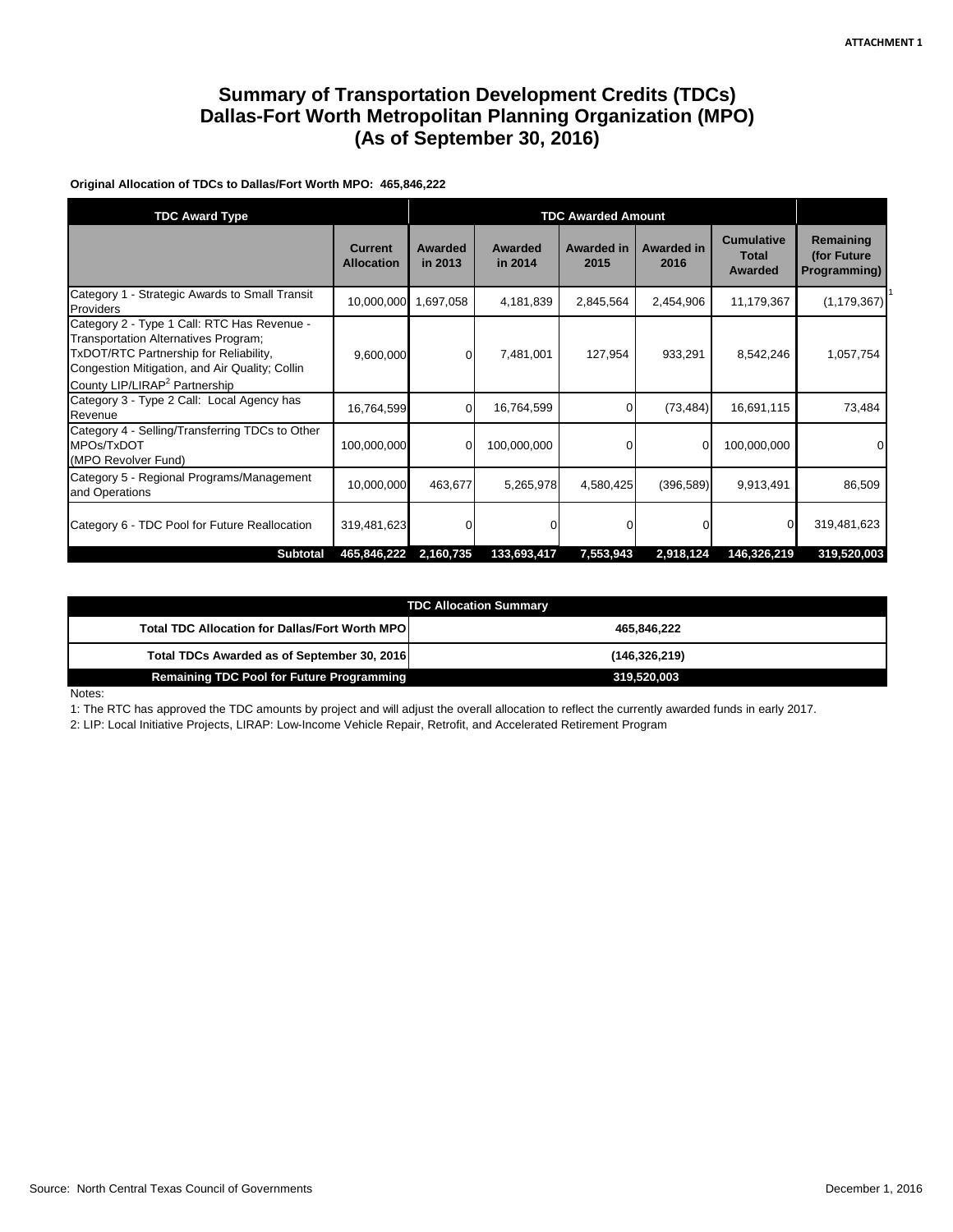| Projects Approved with MPO Transportation Development Credits: |                                                                              |                                                            |                       |                 |                      |                   |  |
|----------------------------------------------------------------|------------------------------------------------------------------------------|------------------------------------------------------------|-----------------------|-----------------|----------------------|-------------------|--|
| <b>TIP Code</b>                                                | <b>Project Name or Description</b>                                           | <b>Project Sponsor</b>                                     | Fiscal<br>Year in TIP | Year<br>Awarded | TDC Amount* Category | TDC<br>$(1-5)$    |  |
|                                                                | 12003.16 5307 Purchase Replacement Vehicles                                  | <b>City of Grand Prairie</b>                               | 2016                  | 2016            | 24,000               |                   |  |
|                                                                | 12006.16 5307 Bus Preventive Maintenance                                     | City of Grand Prairie                                      | 2016                  | 2016            | 41,952               | $\mathbf{1}$      |  |
|                                                                | 12028.16 5307 System Preventive Maintenance                                  | <b>DART</b>                                                | 2016                  | 2016            | 202,697              | $\mathbf{1}$      |  |
| 12036.16                                                       | 5307 Bus Preventive Maintenance                                              | Arlington                                                  | 2016                  | 2016            | 25,956               | $\mathbf{1}$      |  |
|                                                                | 12079.16 5307 Capital Cost of Contracting                                    | Arlington                                                  | 2016                  | 2016            | 525,425              | $\mathbf{1}$      |  |
|                                                                | 12206.15 5307 Project Administration                                         | <b>NCTCOG</b>                                              | 2015                  | 2016            | 5,492                | $\mathbf{1}$      |  |
| 12206.16                                                       | 5307 Project Administration                                                  | <b>NCTCOG</b>                                              | 2016                  | 2016            | 150,295              | 1                 |  |
|                                                                | 12241.16 5307 Project Administration                                         | <b>STAR Transit</b>                                        | 2016                  | 2016            | 57,600               | $\mathbf{1}$      |  |
|                                                                | 12247.16 5307 Project Administration                                         | <b>Public Transit Services</b>                             | 2016                  | 2016            | 14,000               | $\mathbf{1}$      |  |
|                                                                | 12346.16 5307 Project Administration                                         | <b>TAPS Public Transit</b>                                 | 2016                  | 2016            | 18,000               | $\mathbf{1}$      |  |
|                                                                | 12552.16 5307 ADA Paratransit Service                                        | <b>TAPS Public Transit</b>                                 | 2016                  | 2016            | 55,495               | $\mathbf{1}$      |  |
| 12567.16                                                       | 5307 Acquisition of Software                                                 | <b>Public Transit Services</b>                             | 2016                  | 2016            | 100,000              | $\mathbf{1}$      |  |
|                                                                | 12576.16 5307 Purchase Replacement Vehicles                                  | <b>NCTCOG</b>                                              | 2016                  | 2016            | 181,282              | $\mathbf{1}$      |  |
|                                                                | 12600.16 5307 Capital Cost of Contracting                                    | Northeast Transportation<br>Services                       | 2016                  | 2016            | 64,000               | $\mathbf{1}$      |  |
|                                                                | 12625.16 5307 Preventive Maintenance                                         | Special Programs for<br>Aging Needs                        | 2016                  | 2016            | 63,750               | $\mathbf{1}$      |  |
|                                                                | 12627.16 5307 Preventive Maintenance                                         | <b>STAR Transit</b>                                        | 2016                  | 2016            | 93,600               | $\mathbf{1}$      |  |
|                                                                | 12649.16 5310 Purchase of Service                                            | Fort Worth Transportation<br>Authority                     | 2016                  | 2016            | 40,000               | $\mathbf{1}$      |  |
|                                                                | 12653.16 5310 Purchase of Service                                            | Northeast Transportation<br>Services                       | 2016                  | 2016            | 83,200               | 1                 |  |
|                                                                | 12666.16 5307 Mobility Management                                            | <b>Public Transit Services</b>                             | 2016                  | 2016            | 6,000                | $\mathbf{1}$      |  |
|                                                                | 12696.16 5307 Preventive Maintenance                                         | <b>Public Transit Services</b>                             | 2016                  | 2016            | 50,400               | $\mathbf{1}$      |  |
|                                                                | 12701.16 5307 Acquisition of Software                                        | City of Mesquite                                           | 2016                  | 2016            | 22,660               | $\mathbf{1}$      |  |
|                                                                | 12702.16 5307 Project Administration                                         | City of Mesquite                                           | 2016                  | 2016            | 11,410               | $\mathbf{1}$      |  |
|                                                                | 12710.16 5307 Acquisition of Signage                                         | <b>Public Transit Services</b>                             | 2016                  | 2016            | 2,880                | $\mathbf{1}$      |  |
|                                                                | 12711.16 5307 Mobility Management                                            | Special Programs for<br>Aging Needs                        | 2016                  | 2016            | 22,500               | $\mathbf{1}$      |  |
|                                                                | 12712.16 5307 Acquisition of Hardware                                        | Special Programs for<br><b>Aging Needs</b>                 | 2016                  | 2016            | 3,400                | $\mathbf{1}$      |  |
|                                                                | 12713.16 5307 Acquisition of Software                                        | Special Programs for<br>Aging Needs                        | 2016                  | 2016            | 16,040               | $\mathbf{1}$      |  |
|                                                                | 12716.16 5307 Acquisition of Signage                                         | <b>STAR Transit</b>                                        | 2016                  | 2016            | 8,000                | $\mathbf{1}$      |  |
|                                                                | 12717.16 5307 Mobility Management                                            | <b>STAR Transit</b>                                        | 2016                  | 2016            | 15,000               | $\mathbf{1}$      |  |
|                                                                | 12735.15 5339 Project Administration<br>12735.16 5307 Project Administration | <b>NCTCOG</b><br>Special Programs for                      | 2015<br>2016          | 2016<br>2016    | 148<br>22,500        | 1<br>$\mathbf{1}$ |  |
|                                                                | 12750.16 5307 Project Administration                                         | Aging Needs<br>City/County Transportation                  | 2016                  | 2016            | 10,000               | $\mathbf{1}$      |  |
|                                                                | 12752.15 5310 Mobility Management                                            | <b>NCTCOG</b>                                              | 2015                  | 2016            | (20,000)             | 1                 |  |
|                                                                | 12760.16 5307 General Planning                                               | <b>TAPS Public Transit</b>                                 | 2016                  | 2016            | 37,500               | $\mathbf{1}$      |  |
|                                                                | 12762.16 5307 General Planning                                               | <b>TAPS Public Transit</b>                                 | 2016                  | 2016            | 37,500               | 1                 |  |
| 12781.16                                                       | 5307 Acquisition of Signage                                                  | <b>City/County Transportation</b>                          | 2016                  | 2016            | 1,920                | 1                 |  |
|                                                                | 12782.16 5307 Preventive Maintenance                                         | City/County Transportation                                 | 2016                  | 2016            | 5,000                | $\mathbf{1}$      |  |
| 12783.16                                                       | 5307 Purchase Expansion Vehicles                                             | <b>NCTCOG</b>                                              | 2016                  | 2016            | 66,182               | 1                 |  |
| 12785.16                                                       | 12784.16 5307 Preventive Maintenance<br>5307 General Planning                | <b>TAPS Public Transit</b><br><b>City of Grand Prairie</b> | 2016<br>2016          | 2016<br>2016    | 54,000<br>20,000     | 1<br>$\mathbf{1}$ |  |
| 12786.16                                                       | 5307 Preventive Maintenance                                                  | <b>Community Transit</b><br>Services                       | 2016                  | 2016            | 3,000                | $\mathbf{1}$      |  |
| 12789.16                                                       | 5307 Acquisition of Fare Collection Equipment                                | <b>Public Transit Services</b>                             | 2016                  | 2016            | 20,000               | 1                 |  |
|                                                                | 12790.16 5307 Acquisition of Miscellaneous Equipment                         | <b>STAR Transit</b>                                        | 2016                  | 2016            | 30,000               | 1                 |  |
|                                                                | 12791.16 5307 Preventive Maintenance                                         | <b>TAPS Public Transit</b>                                 | 2016                  | 2016            | 30,000               | 1                 |  |
|                                                                | 12793.16 5339 Project Administration                                         | <b>NCTCOG</b>                                              | 2016                  | 2016            | 12,722               | $\mathbf{1}$      |  |

\*Negative numbers indicate a reduction in the number of credits awarded on a project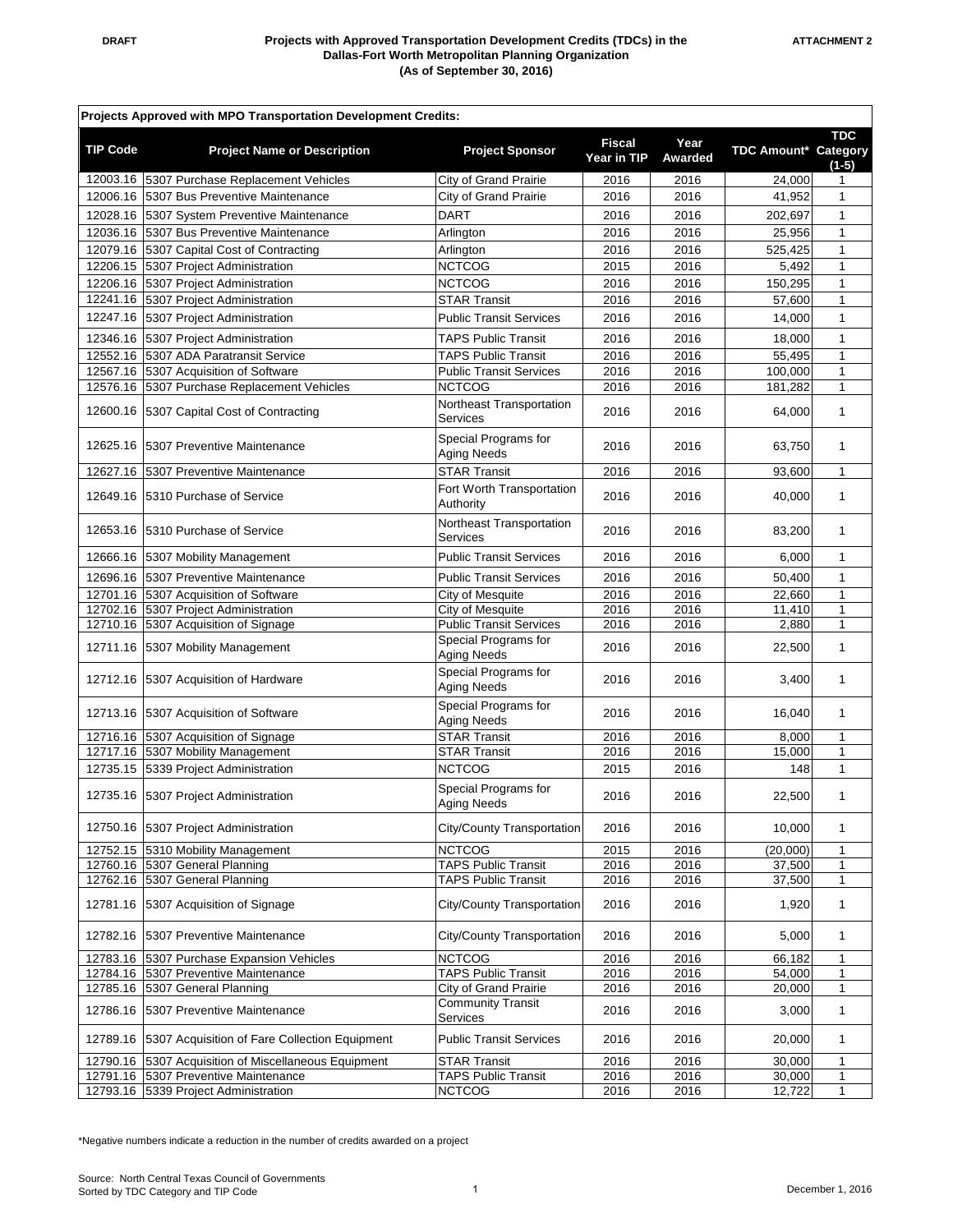| <b>TIP Code</b>                                       | <b>Project Name or Description</b>                                                                                                                                                                                                                                                                                     | <b>Project Sponsor</b>         | <b>Fiscal</b><br>Year in TIP | Year<br>Awarded | <b>TDC Amount* Category</b> | <b>TDC</b><br>$(1-5)$ |
|-------------------------------------------------------|------------------------------------------------------------------------------------------------------------------------------------------------------------------------------------------------------------------------------------------------------------------------------------------------------------------------|--------------------------------|------------------------------|-----------------|-----------------------------|-----------------------|
| 12794.15                                              | 5310 Mobility Management                                                                                                                                                                                                                                                                                               | Easter Seals of North<br>Texas | 2015                         | 2016            | 20,000                      | $\mathbf{1}$          |
|                                                       | 12796.16 5339 Purchase Expansion Vehicles                                                                                                                                                                                                                                                                              | <b>NCTCOG</b>                  | 2016                         | 2016            | 199.400<br>2,454,906        | $\mathbf{1}$          |
|                                                       | Subtotal of Category 1 - Strategic Awards to Small Transit Providers<br>US 175 from Bexar Street to IH 20; Installation of ITS                                                                                                                                                                                         |                                |                              |                 |                             |                       |
| 11963                                                 | System                                                                                                                                                                                                                                                                                                                 | <b>TxDOT-Dallas</b>            | 2014                         | 2016            | 5,509                       | 2                     |
| 11965                                                 | SL 12 from SH 183 to SL 12; Installation of ITS<br>System                                                                                                                                                                                                                                                              | <b>TxDOT-Dallas</b>            | 2014                         | 2016            | 30,000                      | 2                     |
| 11970                                                 | US 80 from Town East Blvd. to IH 635; Installation of<br><b>ITS System</b>                                                                                                                                                                                                                                             | <b>TxDOT-Dallas</b>            | 2016                         | 2016            | 83,200                      | $\overline{2}$        |
| 11972                                                 | IH 635 from IH 20 to IH 30; Installation of ITS System                                                                                                                                                                                                                                                                 | <b>TxDOT-Dallas</b>            | 2014                         | 2016            | 366,994                     | $\overline{2}$        |
| 11975                                                 | VA - Frontage Road Signal Improvements for Incident<br>Response and Reliability and Traffic Signal<br>Progression and Minor Equipment Upgrades<br>(Western Subregion); On-System                                                                                                                                       | <b>NCTCOG</b>                  | 2015                         | 2016            | (57,600)                    | 2                     |
| 11979.4                                               | VA - Clean Fleet Technologies Program; Including<br>Replacement/Repower/Retrofit; Idle-Reduction &<br>Other Emissions-Reduction Technologies; Refueling<br>Infrastructure                                                                                                                                              | <b>NCTCOG</b>                  | 2016                         | 2016            | 500,000                     | 2                     |
| 11985                                                 | IH 820 West Loop from IH 30 to Mark IV Pkwy; Install<br>ITS Fiber, Detection, and DMS                                                                                                                                                                                                                                  | <b>TxDOT-Fort Worth</b>        | 2016                         | 2016            | 72,576                      | $\overline{2}$        |
| 11986                                                 | On US 287 (NB NW of IH 35W Pass the NTE Limits,<br>SB at E Morphy St, NB at Castleman, NB South of<br>Heritage Pkway) and on IH 20 WB at West Scenic<br>Trail and Install CCTV Camera at FM 51 and IH 20;<br>Deployment of 5 Dynamic Message Signs (DMS) and<br>Installation of 1 CCTV Camera                          | <b>TXDOT-Fort Worth</b>        | 2015                         | 2016            | (52, 423)                   | 2                     |
| 11999                                                 | Preston Road/SH 289 at Lebanon, John Hickman,<br>Warren, and Gaylord; Gaylord Parkway at Mall Rd F;<br>Implement Adaptive Traffic Signal Systems at 5<br>Traffic Signals along Preston Road and Gaylord<br>Parkway; Includes Adaptive Traffic Signal Control<br>System, Software and Automated Performance<br>Measures | Frisco                         | 2016                         | 2016            | 64,000                      | 3                     |
| 19002                                                 | US 380 at Airport Drive; Add Second Westbound Left                                                                                                                                                                                                                                                                     | McKinney                       | 2016                         | 2016            | 14,400                      | $\overline{2}$        |
|                                                       | Turn Lane                                                                                                                                                                                                                                                                                                              |                                | 2017                         | 2016            | 98,600                      |                       |
| 40030                                                 | City Wide Safe Routes to School Improvements;<br>Sidewalk Improvements in Proximity to Various<br>Schools in Grand Prairie                                                                                                                                                                                             | <b>Grand Prairie</b>           | 2016                         | 2016            | 40                          | $\overline{2}$        |
| 55048                                                 | IH 30 from Dallas County Line to SH 205; Install<br>Signing for Truck Lane Restrictions                                                                                                                                                                                                                                | <b>TxDOT-Dallas</b>            | 2014                         | 2016            | (21, 715)                   | $\overline{2}$        |
| 55049                                                 | IH 30 from Belt Line Road to Rockwall County Line;<br>Install Signing of Truck Lane Restrictions                                                                                                                                                                                                                       | <b>TxDOT-Dallas</b>            | 2014                         | 2016            | (21, 715)                   | $\overline{2}$        |
| 55050                                                 | IH 635 from US 75 to KCS RR; Install Signing for<br><b>Truck Lane Restrictions</b>                                                                                                                                                                                                                                     | <b>TxDOT-Dallas</b>            | 2014                         | 2016            | (21, 715)                   | $\overline{2}$        |
| 55052                                                 | US 175 from SH 310 to IH 20; Install Signing for<br><b>Truck Lane Restrictions</b>                                                                                                                                                                                                                                     | TxDOT-Dallas                   | 2014                         | 2016            | (21, 715)                   | $\overline{2}$        |
| 55053                                                 | US 75 from IH 635 to Collin County Line; Install<br>Signing for Truck Lane Restrictions                                                                                                                                                                                                                                | <b>TxDOT-Dallas</b>            | 2014                         | 2016            | (31, 715)                   | $\overline{2}$        |
| 55054                                                 | US 75 from Dallas County Line to Sam Rayburn<br>Tollway; Install Signing for Truck Lane Restrictions                                                                                                                                                                                                                   | TxDOT-Dallas                   | 2014                         | 2016            | (41, 715)                   | $\overline{2}$        |
| 55055                                                 | SH 114 from West of Freeport (Tarrant County Line)<br>to SH 183; Install Signing for Truck Lane Restrictions                                                                                                                                                                                                           | <b>TxDOT-Dallas</b>            | 2014                         | 2016            | (31, 715)                   | $\overline{2}$        |
| Subtotal of Category 2 - Type 1 Call: RTC has Revenue |                                                                                                                                                                                                                                                                                                                        |                                |                              |                 |                             | 933,291               |

\*Negative numbers indicate a reduction in the number of credits awarded on a project